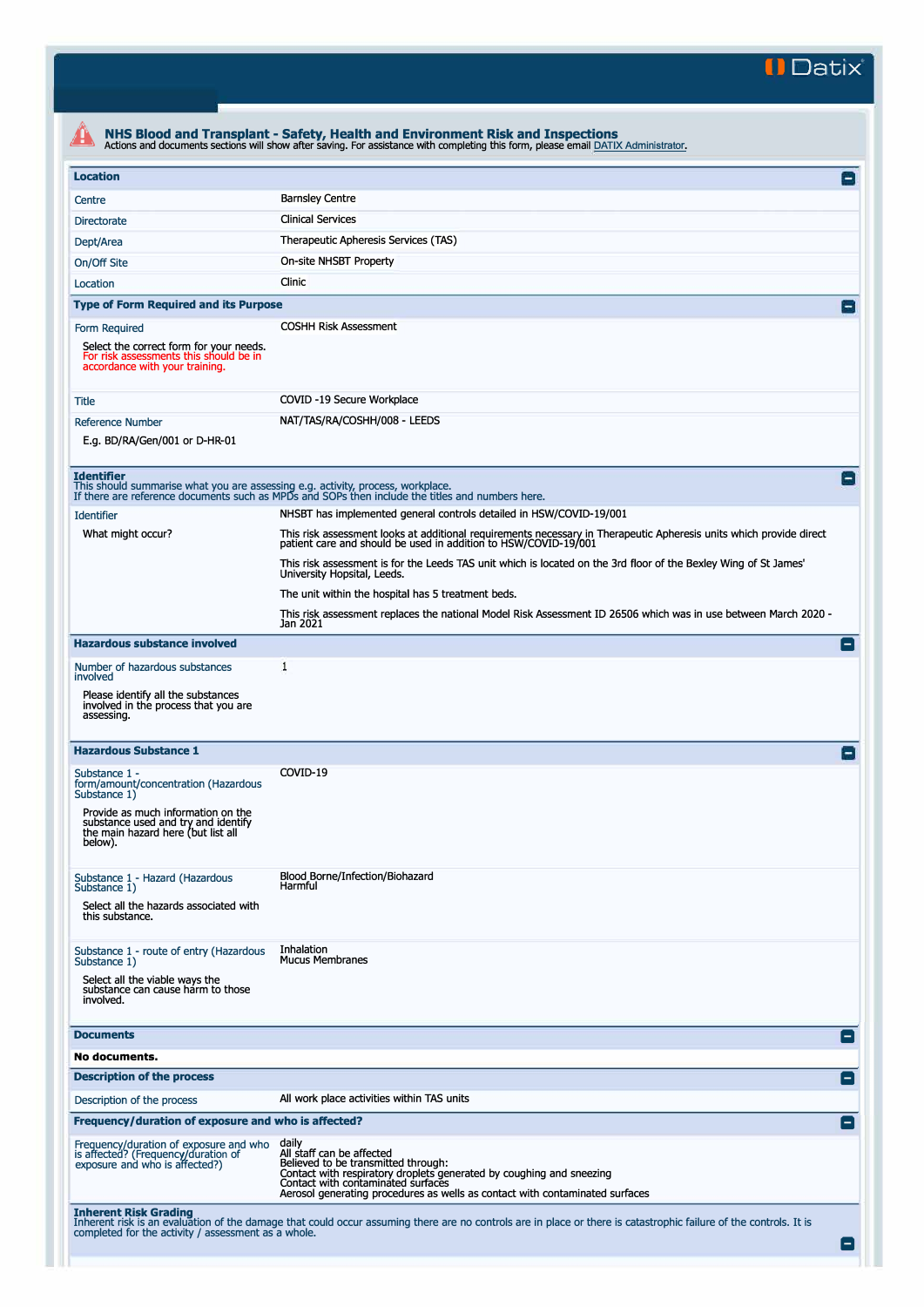| <b>Inherent Risk</b>                                                                                                                                                                                                                                                                                                                                                                   |                                                                                                                                                                                                                                                                                                                                                                                                                                                                                                                                                                                                                                                                                                                                                                                                                                                                                                                                                                                           | <b>Impact</b>              |                       |                       |                              |              |                          |  |  |
|----------------------------------------------------------------------------------------------------------------------------------------------------------------------------------------------------------------------------------------------------------------------------------------------------------------------------------------------------------------------------------------|-------------------------------------------------------------------------------------------------------------------------------------------------------------------------------------------------------------------------------------------------------------------------------------------------------------------------------------------------------------------------------------------------------------------------------------------------------------------------------------------------------------------------------------------------------------------------------------------------------------------------------------------------------------------------------------------------------------------------------------------------------------------------------------------------------------------------------------------------------------------------------------------------------------------------------------------------------------------------------------------|----------------------------|-----------------------|-----------------------|------------------------------|--------------|--------------------------|--|--|
| Red-Extreme<br>Orange High                                                                                                                                                                                                                                                                                                                                                             | <b>Likelihood</b>                                                                                                                                                                                                                                                                                                                                                                                                                                                                                                                                                                                                                                                                                                                                                                                                                                                                                                                                                                         | Negligible                 | Minor                 | Moderate              | Major                        | Catastrophic |                          |  |  |
| Yellow-Moderate<br>Green-Low                                                                                                                                                                                                                                                                                                                                                           | Almost Certain                                                                                                                                                                                                                                                                                                                                                                                                                                                                                                                                                                                                                                                                                                                                                                                                                                                                                                                                                                            | $\bigcirc$                 | $\bullet$             | $\bullet$             | $\bullet$                    | $\bullet$    |                          |  |  |
|                                                                                                                                                                                                                                                                                                                                                                                        | Likely                                                                                                                                                                                                                                                                                                                                                                                                                                                                                                                                                                                                                                                                                                                                                                                                                                                                                                                                                                                    | $\overline{O}$             | $\bullet$             | $\bullet$             | $\bullet$                    | $\bullet$    |                          |  |  |
|                                                                                                                                                                                                                                                                                                                                                                                        | Possible                                                                                                                                                                                                                                                                                                                                                                                                                                                                                                                                                                                                                                                                                                                                                                                                                                                                                                                                                                                  | $\bullet$                  | $\overline{O}$        | $\bullet$             | $\bullet$                    | $\bullet$    |                          |  |  |
|                                                                                                                                                                                                                                                                                                                                                                                        | Unlikely                                                                                                                                                                                                                                                                                                                                                                                                                                                                                                                                                                                                                                                                                                                                                                                                                                                                                                                                                                                  | $\bullet$                  | $\overline{O}$        | $\bigcirc$            | $\bullet$                    | $\bullet$    |                          |  |  |
|                                                                                                                                                                                                                                                                                                                                                                                        | Rare                                                                                                                                                                                                                                                                                                                                                                                                                                                                                                                                                                                                                                                                                                                                                                                                                                                                                                                                                                                      | $\bullet$                  | $\bullet$             | $\bullet$             | $\bigcirc$                   | $\bigcirc$   |                          |  |  |
|                                                                                                                                                                                                                                                                                                                                                                                        |                                                                                                                                                                                                                                                                                                                                                                                                                                                                                                                                                                                                                                                                                                                                                                                                                                                                                                                                                                                           |                            |                       |                       |                              |              |                          |  |  |
|                                                                                                                                                                                                                                                                                                                                                                                        | <b>Risk level (initial):</b><br><b>Rating (initial): 15</b><br>Extreme                                                                                                                                                                                                                                                                                                                                                                                                                                                                                                                                                                                                                                                                                                                                                                                                                                                                                                                    |                            |                       |                       |                              |              |                          |  |  |
|                                                                                                                                                                                                                                                                                                                                                                                        |                                                                                                                                                                                                                                                                                                                                                                                                                                                                                                                                                                                                                                                                                                                                                                                                                                                                                                                                                                                           |                            |                       |                       |                              |              |                          |  |  |
| <b>Controls in place</b><br>Best practice is to directly link the controls to the hazards they are reducing and to list them in order of preference according to the hierarchy of control i.e.<br>eliminate, substitute, engineering controls, information, instruction (such as SOPs and SSW), training, supervision, health surveillance and Personal Protective<br>Equipment (PPE). |                                                                                                                                                                                                                                                                                                                                                                                                                                                                                                                                                                                                                                                                                                                                                                                                                                                                                                                                                                                           |                            |                       |                       |                              |              | $\vert - \vert$          |  |  |
| Controls in place                                                                                                                                                                                                                                                                                                                                                                      | NHSBT COVID -19 COSHH risk assessment general controls as listed in HSW/COVID-19/0001                                                                                                                                                                                                                                                                                                                                                                                                                                                                                                                                                                                                                                                                                                                                                                                                                                                                                                     |                            |                       |                       |                              |              |                          |  |  |
| E.G. "Gloves available to wear-YES"<br>For COSHH assessments please<br>consider other controls e.g. Health<br>Surveillance.                                                                                                                                                                                                                                                            | Staff wear:<br>> Fluid resistant Surgical masks<br>> Gloves<br>> Aprons<br>> Face shields<br>while performing patient treatment and care and wear face masks at all times                                                                                                                                                                                                                                                                                                                                                                                                                                                                                                                                                                                                                                                                                                                                                                                                                 |                            |                       |                       |                              |              |                          |  |  |
|                                                                                                                                                                                                                                                                                                                                                                                        | > 2 metre social distancing outside the clinical area inc: breaks and when in communal areas.<br>> 2 metre social distancing where possible and when not wearing PPE                                                                                                                                                                                                                                                                                                                                                                                                                                                                                                                                                                                                                                                                                                                                                                                                                      |                            |                       |                       |                              |              |                          |  |  |
|                                                                                                                                                                                                                                                                                                                                                                                        | Unit:<br>> Advice notices at entrances for patients/donors/visitors giving information on entry restrictions and contact details<br>for access if required<br>> No visitors allowed to access unit with Patients<br>> Check of patient for signs and symptom of COVID -19 prior to admission to unit<br>> Face masks for patients<br>> Identified area for assessment and isolation for patients/donors displaying/reporting symptoms of COVID-19<br>> Process for management of patients/donors and referral to clinical teams within trust.<br>> Use of barriers/curtains<br>> Equipment and environmental cleaning as per National IPC guidance<br>> Infection status information provided on referral forms for new patients/donors<br>> Check of patient/donor health status the day prior to attendance for treatment/collection and attendance<br>confirmed only if reporting as asymptomatic<br>> Capacity limits in break room and managers office to maintain social distancing |                            |                       |                       |                              |              |                          |  |  |
|                                                                                                                                                                                                                                                                                                                                                                                        | 2 metre distancing in general work spaces<br>Additional frequency of cleaning of frequently touched surfaces                                                                                                                                                                                                                                                                                                                                                                                                                                                                                                                                                                                                                                                                                                                                                                                                                                                                              |                            |                       |                       |                              |              |                          |  |  |
|                                                                                                                                                                                                                                                                                                                                                                                        | Access to testing for Covid twice a week via host Trust.                                                                                                                                                                                                                                                                                                                                                                                                                                                                                                                                                                                                                                                                                                                                                                                                                                                                                                                                  |                            |                       |                       |                              |              |                          |  |  |
| <b>Emergency Preparedness</b>                                                                                                                                                                                                                                                                                                                                                          |                                                                                                                                                                                                                                                                                                                                                                                                                                                                                                                                                                                                                                                                                                                                                                                                                                                                                                                                                                                           |                            |                       |                       |                              |              | $\blacksquare$           |  |  |
| Storage and disposal / accidental release<br>and fire fighting requirements                                                                                                                                                                                                                                                                                                            | N/A                                                                                                                                                                                                                                                                                                                                                                                                                                                                                                                                                                                                                                                                                                                                                                                                                                                                                                                                                                                       |                            |                       |                       |                              |              |                          |  |  |
| <b>First Aid Measures</b>                                                                                                                                                                                                                                                                                                                                                              | If staff display symptoms of COVID-19 as listed in HSW/COVID-19/001. Inform line manager, staff member to be go<br>home and follow government guidance including testing                                                                                                                                                                                                                                                                                                                                                                                                                                                                                                                                                                                                                                                                                                                                                                                                                  |                            |                       |                       |                              |              |                          |  |  |
| <b>Final risk Grading</b><br>Residual risk is an evaluation of the damage that could occur after taking into account the effectiveness of current controls. It is completed for the activity /<br>assessment as a whole.                                                                                                                                                               |                                                                                                                                                                                                                                                                                                                                                                                                                                                                                                                                                                                                                                                                                                                                                                                                                                                                                                                                                                                           |                            |                       |                       |                              |              | ÷                        |  |  |
| <b>Residual Risk</b>                                                                                                                                                                                                                                                                                                                                                                   |                                                                                                                                                                                                                                                                                                                                                                                                                                                                                                                                                                                                                                                                                                                                                                                                                                                                                                                                                                                           | <b>Impact</b>              |                       |                       |                              |              |                          |  |  |
| Red-Extreme<br>Orange-High<br>Yellow-Moderate                                                                                                                                                                                                                                                                                                                                          | <b>Likelihood</b>                                                                                                                                                                                                                                                                                                                                                                                                                                                                                                                                                                                                                                                                                                                                                                                                                                                                                                                                                                         | Negligible                 | Minor                 | <b>Moderate</b>       | Major                        | Catastrophic |                          |  |  |
| Green-Low                                                                                                                                                                                                                                                                                                                                                                              | <b>Almost Certain</b>                                                                                                                                                                                                                                                                                                                                                                                                                                                                                                                                                                                                                                                                                                                                                                                                                                                                                                                                                                     | $\bigcirc$                 | $\bullet$             | $\bullet$             | $\bullet$                    | $\bullet$    |                          |  |  |
|                                                                                                                                                                                                                                                                                                                                                                                        | Likely                                                                                                                                                                                                                                                                                                                                                                                                                                                                                                                                                                                                                                                                                                                                                                                                                                                                                                                                                                                    | $\overline{O}$             | $\bullet$             | $\bullet$             | $\bullet$                    | $\bullet$    |                          |  |  |
|                                                                                                                                                                                                                                                                                                                                                                                        | <b>Possible</b>                                                                                                                                                                                                                                                                                                                                                                                                                                                                                                                                                                                                                                                                                                                                                                                                                                                                                                                                                                           | $\bullet$                  | $\overline{O}$        | $\bullet$             | $\bullet$                    | $\bullet$    |                          |  |  |
|                                                                                                                                                                                                                                                                                                                                                                                        | <b>Unlikely</b>                                                                                                                                                                                                                                                                                                                                                                                                                                                                                                                                                                                                                                                                                                                                                                                                                                                                                                                                                                           | $\bullet$                  | $\overline{\bigcirc}$ | $\overline{\bigcirc}$ | $\bullet$                    | $\bullet$    |                          |  |  |
|                                                                                                                                                                                                                                                                                                                                                                                        | Rare                                                                                                                                                                                                                                                                                                                                                                                                                                                                                                                                                                                                                                                                                                                                                                                                                                                                                                                                                                                      | $\bullet$                  | $\bullet$             | $\circ$               | $\bigcirc$                   | $\bigcirc$   |                          |  |  |
|                                                                                                                                                                                                                                                                                                                                                                                        |                                                                                                                                                                                                                                                                                                                                                                                                                                                                                                                                                                                                                                                                                                                                                                                                                                                                                                                                                                                           | Rating (current): 3<br>Low |                       |                       | <b>Risk level (current):</b> |              |                          |  |  |
| <b>Additional control measures to reduce risk</b><br>When adding actions they should be targeting the highest risk areas to help reduce the residual risk from the activity.<br>Please note that you will have to save this record before the Actions section is enabled.                                                                                                              |                                                                                                                                                                                                                                                                                                                                                                                                                                                                                                                                                                                                                                                                                                                                                                                                                                                                                                                                                                                           |                            |                       |                       |                              |              |                          |  |  |
| <b>Actions</b>                                                                                                                                                                                                                                                                                                                                                                         |                                                                                                                                                                                                                                                                                                                                                                                                                                                                                                                                                                                                                                                                                                                                                                                                                                                                                                                                                                                           |                            |                       |                       |                              |              | ٨                        |  |  |
| <b>Next Review due by</b><br>Frequency for review must be in line with MPD1090 - H&S Risk Management                                                                                                                                                                                                                                                                                   |                                                                                                                                                                                                                                                                                                                                                                                                                                                                                                                                                                                                                                                                                                                                                                                                                                                                                                                                                                                           |                            |                       |                       |                              |              | E                        |  |  |
| Confirm review date (dd/MM/yyyy)                                                                                                                                                                                                                                                                                                                                                       | 30/06/2022                                                                                                                                                                                                                                                                                                                                                                                                                                                                                                                                                                                                                                                                                                                                                                                                                                                                                                                                                                                |                            |                       |                       |                              |              |                          |  |  |
| <b>Performed by</b>                                                                                                                                                                                                                                                                                                                                                                    |                                                                                                                                                                                                                                                                                                                                                                                                                                                                                                                                                                                                                                                                                                                                                                                                                                                                                                                                                                                           |                            |                       |                       |                              |              | ٨                        |  |  |
| <b>Approval status</b>                                                                                                                                                                                                                                                                                                                                                                 |                                                                                                                                                                                                                                                                                                                                                                                                                                                                                                                                                                                                                                                                                                                                                                                                                                                                                                                                                                                           |                            |                       |                       |                              |              | $\left  - \right $       |  |  |
| Current approval status                                                                                                                                                                                                                                                                                                                                                                | Final approval                                                                                                                                                                                                                                                                                                                                                                                                                                                                                                                                                                                                                                                                                                                                                                                                                                                                                                                                                                            |                            |                       |                       |                              |              |                          |  |  |
| ID                                                                                                                                                                                                                                                                                                                                                                                     | 27412                                                                                                                                                                                                                                                                                                                                                                                                                                                                                                                                                                                                                                                                                                                                                                                                                                                                                                                                                                                     |                            |                       |                       |                              |              |                          |  |  |
| <b>Manager Details</b>                                                                                                                                                                                                                                                                                                                                                                 |                                                                                                                                                                                                                                                                                                                                                                                                                                                                                                                                                                                                                                                                                                                                                                                                                                                                                                                                                                                           |                            |                       |                       |                              |              | $\left[\text{+}\right]$  |  |  |
| <b>E-mail communication</b><br>Use this section to e-mail between the risk assessor, manager and other interested parties regarding the risk assessment. This then provides an audit trail against<br>the assessment.                                                                                                                                                                  |                                                                                                                                                                                                                                                                                                                                                                                                                                                                                                                                                                                                                                                                                                                                                                                                                                                                                                                                                                                           |                            |                       |                       |                              |              | $\vert \textbf{+} \vert$ |  |  |
| Contacts                                                                                                                                                                                                                                                                                                                                                                               |                                                                                                                                                                                                                                                                                                                                                                                                                                                                                                                                                                                                                                                                                                                                                                                                                                                                                                                                                                                           |                            |                       |                       |                              |              |                          |  |  |